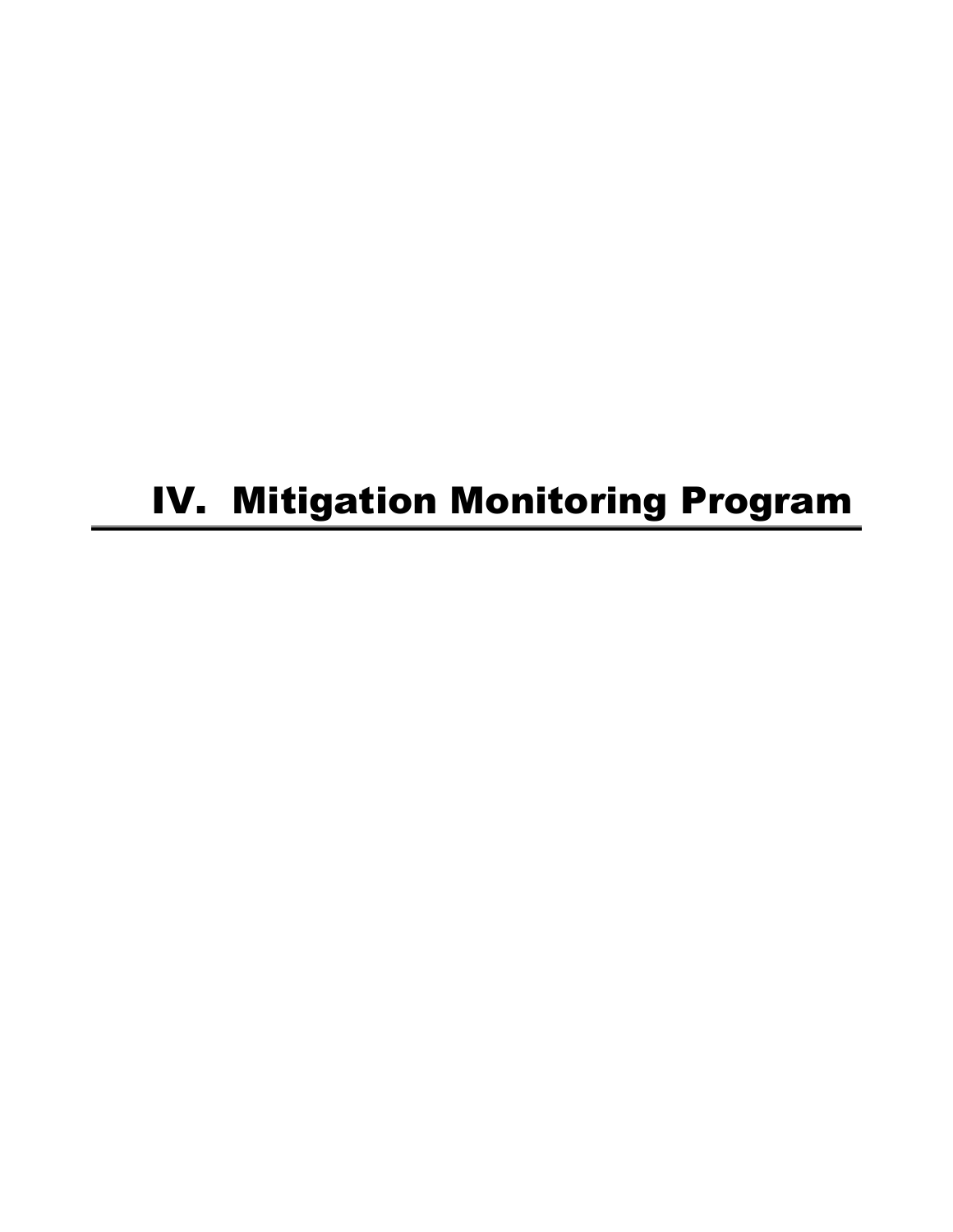# **1. Introduction**

This Mitigation Monitoring Program (MMP) has been prepared pursuant to Public Resources Code Section 21081.6, which requires a Lead Agency to adopt a "reporting or monitoring program for changes to the project or conditions of project approval, adopted in order to mitigate or avoid significant effects on the environment." In addition, Section 15097(a) of the State CEQA Guidelines requires that a public agency adopt a program for monitoring or reporting mitigation measures and project revisions, which it has required to mitigate or avoid significant environmental effects. This MMP has been prepared in compliance with the requirements of CEQA, Public Resources Code Section 21081.6 and Section 15097 of the State CEQA Guidelines.

The City of Los Angeles is the Lead Agency for the Project and therefore is responsible for administering and implementing the MMP. A public agency may delegate reporting or monitoring responsibilities to another public agency or to a private entity that accepts the delegation; however, until mitigation measures have been completed, the Lead Agency remains responsible for ensuring that implementation of the mitigation measures occurs in accordance with the program.

An Environmental Impact Report (EIR) has been prepared to address the potential environmental impacts of the Project. The evaluation of the Project's impacts in the EIR takes into consideration the project design features (PDF) and applies mitigation measures (MM) needed to avoid or reduce potentially significant environmental impacts. This MMP is designed to monitor implementation of the PDFs and MMs identified for the Project.

# **2. Organization**

As shown on the following pages, each identified project design feature and mitigation measure for the Project is listed and categorized by environmental impact area, with accompanying identification of the following:

- Enforcement Agency: The agency with the power to enforce the PDF or MM.
- Monitoring Agency: The agency to which reports involving feasibility, compliance, implementation, and development are made.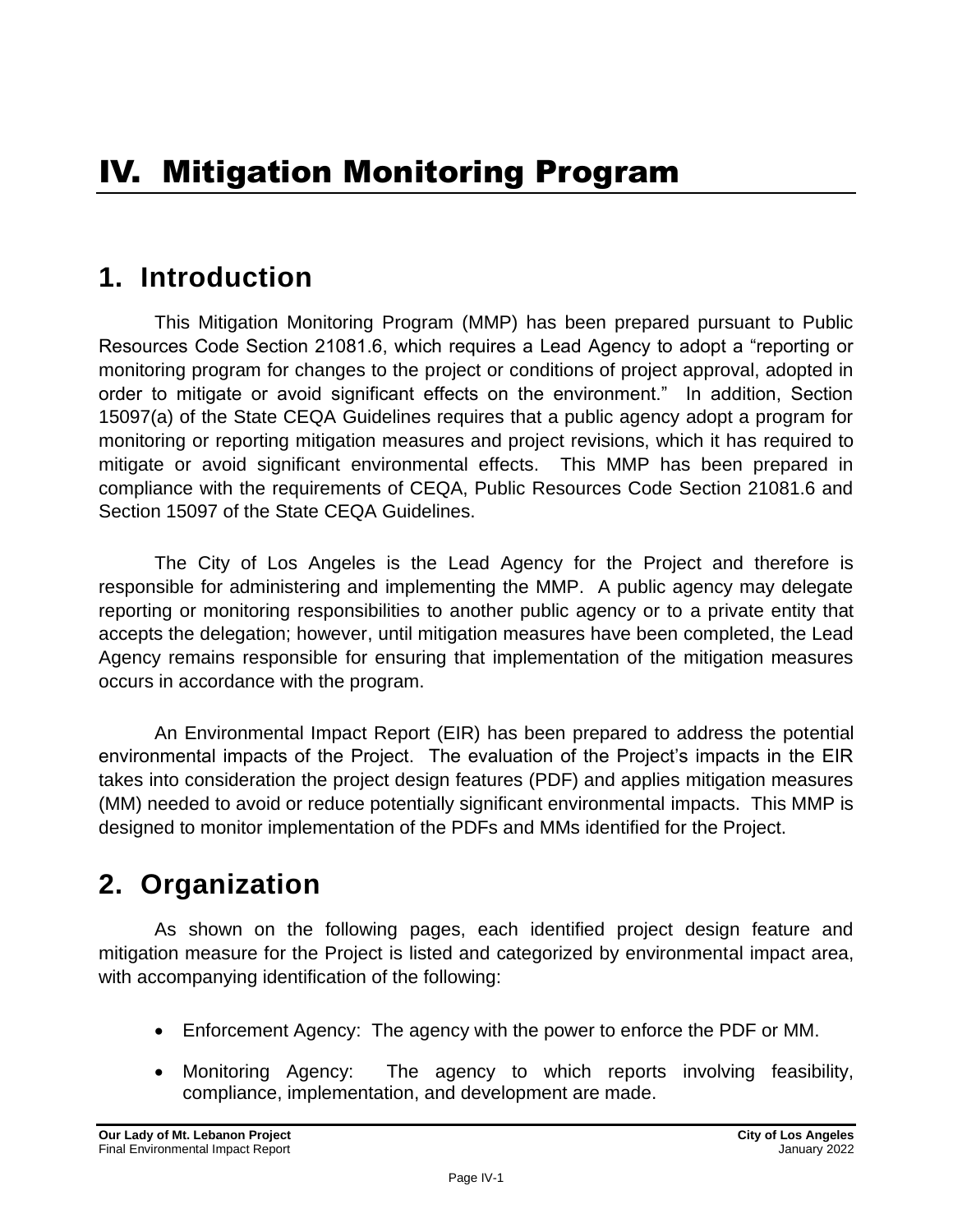- Monitoring Phase: The phase of the Project during which the PDF or MM shall be monitored.
- Monitoring Frequency: The frequency at which the PDF or MM shall be monitored.
- Action Indicating Compliance: The action by which the Enforcement or Monitoring Agency indicates that compliance with the identified PDF or required MM has been implemented.

# **3. Administrative Procedures and Enforcement**

This MMP shall be enforced throughout all phases of the Project. The Applicant shall be responsible for implementing each PDF and MM and shall be obligated to provide certification, as identified below, to the appropriate monitoring and enforcement agencies that each PDF and MM has been implemented. The Applicant shall maintain records demonstrating compliance with each PDF and MM. Such records shall be made available to the City upon request.

During the construction phase and prior to the issuance of building permits, the Applicant shall retain an independent Construction Monitor (either via the City or through a third-party consultant), approved by the Department of City Planning, who shall be responsible for monitoring implementation of PDFs and MMs during construction activities consistent with the monitoring phase and frequency set forth in this MMP.

The Construction Monitor shall also prepare documentation of the Applicant's compliance with the PDFs and MMs during construction every 90 days in a form satisfactory to the Department of City Planning. The documentation must be signed by the Applicant and Construction Monitor and be included as part of the Applicant's Compliance Report. The Construction Monitor shall be obligated to immediately report to the Enforcement Agency any non-compliance with the MMs and PDFs within two businesses days if the Applicant does not correct the non-compliance within a reasonable time of notification to the Applicant by the monitor or if the non-compliance is repeated. Such noncompliance shall be appropriately addressed by the Enforcement Agency.

# **4. Program Modification**

After review and approval of the final MMP by the Lead Agency, minor changes and modifications to the MMP are permitted, but can only be made subject to City approval. The Lead Agency, in conjunction with any appropriate agencies or departments, will determine the adequacy of any proposed change or modification. This flexibility is necessary in light of the nature of the MMP and the need to protect the environment. No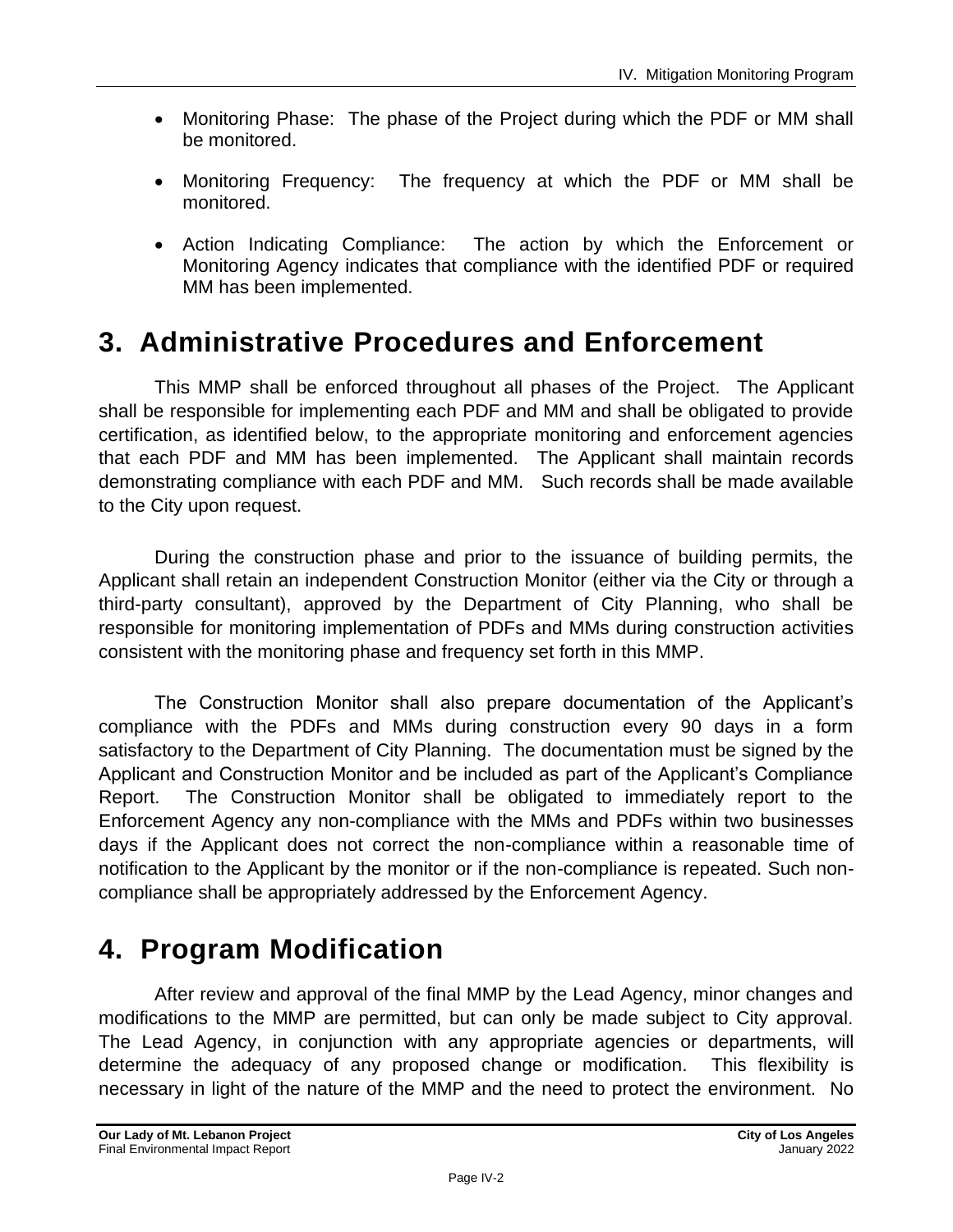changes will be permitted unless the MMP continues to satisfy the requirements of CEQA, as determined by the Lead Agency.

The Project shall be in substantial conformance with the PDFs and MMs contained in this MMP. The enforcing departments or agencies may determine substantial conformance with PDFs and MMs in the MMP in their reasonable discretion. If the department or agency cannot find substantial conformance, a PDF or MM may be modified or deleted as follows: the enforcing department or agency, or the decision maker for a subsequent discretionary project related approval finds that the modification or deletion complies with CEQA, including CEQA Guidelines Sections 15162 and 15164, which could include the preparation of an addendum or subsequent environmental clearance, if necessary, to analyze the impacts from the modifications to or deletion of the PDFs or MMs. Any addendum or subsequent CEQA clearance shall explain why the PDF or MM is no longer needed, not feasible, or the other basis for modifying or deleting the PDF or MM, and that the modification will not result in a new significant impact consistent with the requirements of CEQA. Under this process, the modification or deletion of a PDF or MM shall not, in and of itself, require a modification to any Project discretionary approval unless the Director of Planning also finds that the change to the PDF or MM results in a substantial change to the Project or the non-environmental conditions of approval.

# **5. Mitigation Monitoring Program**

# **A. Air Quality**

- (1) Project Design Features
- **AIR-PDF-1:** Where power poles are available, electricity from power poles and/or solar powered generators rather than temporary diesel or gasoline generators shall be used during construction.
	- **Enforcement Agency:** City of Los Angeles Department of Building and Safety
	- **Monitoring Agency:** City of Los Angeles Department of Building and Safety
	- **Monitoring Phase:** Construction
	- **Monitoring Frequency:** Periodically during construction
	- **Action Indicating Compliance:** Field inspection sign-off
	- (2) Mitigation Measures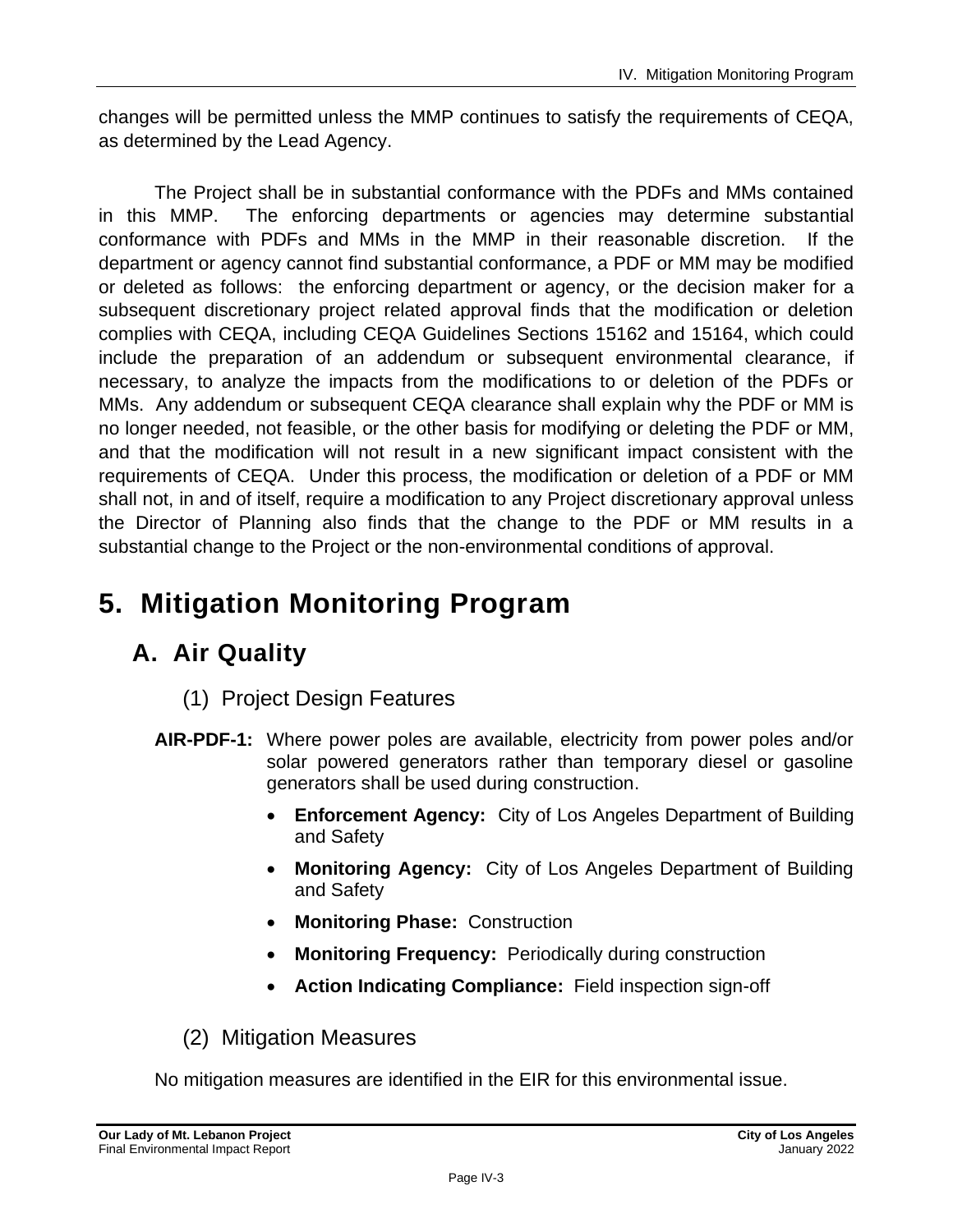# **B. Cultural Resources**

#### (1) Project Design Features

- **CUL-PDF-1:** A Cathedral Deconstruction, Reassembly, and Rehabilitation Plan prepared by a qualified historic consultant will be submitted to the Department of City Planning. The plan will address the deconstruction, temporary relocation, reassembly, and rehabilitation of the cathedral building. The plan will be supported by an analysis of the building's structure and architectural drawings.
	- **Enforcement Agency:** City of Los Angeles Department of City Planning
	- **Monitoring Agency:** City of Los Angeles Department of City Planning
	- **Monitoring Phase:** Prior to construction
	- **Monitoring Frequency:** Once prior to construction
	- **Action Indicating Compliance:** Department of City Planning sign-off

#### (2) Mitigation Measures

No mitigation measures are identified in the EIR for this environmental issue.

# **C. Greenhouse Gas Emissions**

- (1) Project Design Features
- **Project Design Feature GHG-PDF-1:** The design of the new buildings shall incorporate the following sustainability features:
	- a. Use of Energy Star–labeled products and appliances;
	- b. Use of light-emitting diode (LED) lighting or other energy-efficient lighting technologies, such as occupancy sensors or daylight harvesting and dimming controls, where appropriate, to reduce electricity use;
	- c. Water-efficient plantings with drought-tolerant species;
	- d. Fenestration designed for solar orientation; and
	- e. Pedestrian- and bicycle-friendly design with short-term and longterm bicycle parking.
	- **Enforcement Agency:** City of Los Angeles Department of City Planning; City of Los Angeles Department of Building and Safety
	- **Monitoring Agency:** City of Los Angeles Department of Building and Safety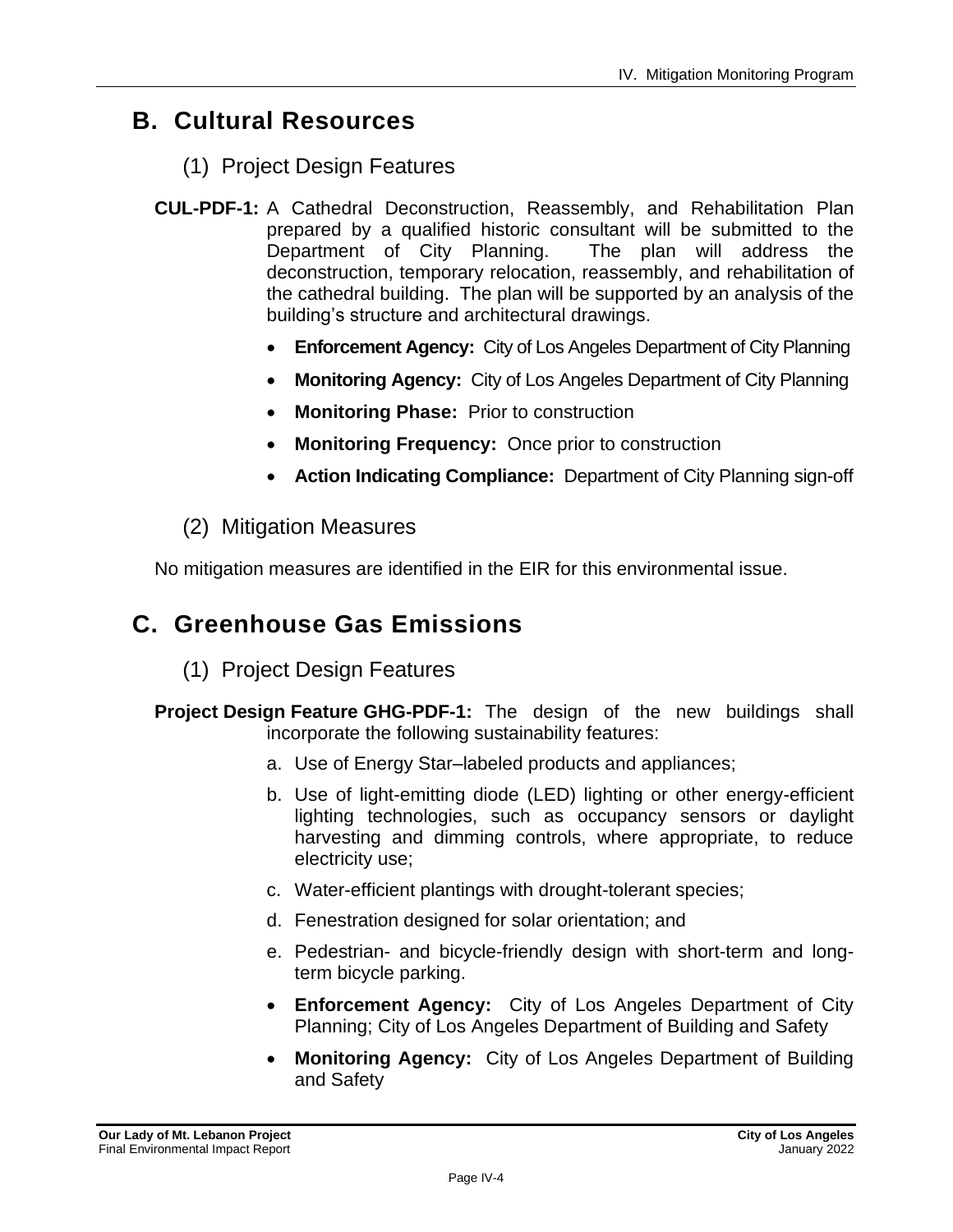- **Monitoring Phase:** Pre-construction; pre-operation
- **Monitoring Frequency:** Once at Project plan check; once during field inspection
- **Action Indicating Compliance:** Plan check approval and issuance of applicable building permit; issuance of Certificate of Occupancy

**Project Design Feature GHG-PDF-2:** The Project shall prohibit the use of natural gas-fueled fireplaces in the proposed residential units.

- **Enforcement Agency:** City of Los Angeles Department of City Planning; City of Los Angeles Department of Building and Safety
- **Monitoring Agency:** City of Los Angeles Department of Building and Safety
- **Monitoring Phase:** Pre-construction; pre-operation
- **Monitoring Frequency:** Once at Project plan check; once during field inspection
- **Action Indicating Compliance:** Plan check approval and issuance of applicable building permit; issuance of Certificate of Occupancy
- (2) Mitigation Measures

No mitigation measures are identified in the EIR for this environmental issue.

### **D. Energy**

(1) Project Design Features

No project design features are identified in the EIR for this environmental issue.

#### (2) Mitigation Measures

No mitigation measures are identified in the EIR for this environmental issue.

#### **E. Hazards and Hazardous Materials**

(1) Project Design Features

No project design features are identified in the EIR for this environmental issue.

(2) Mitigation Measures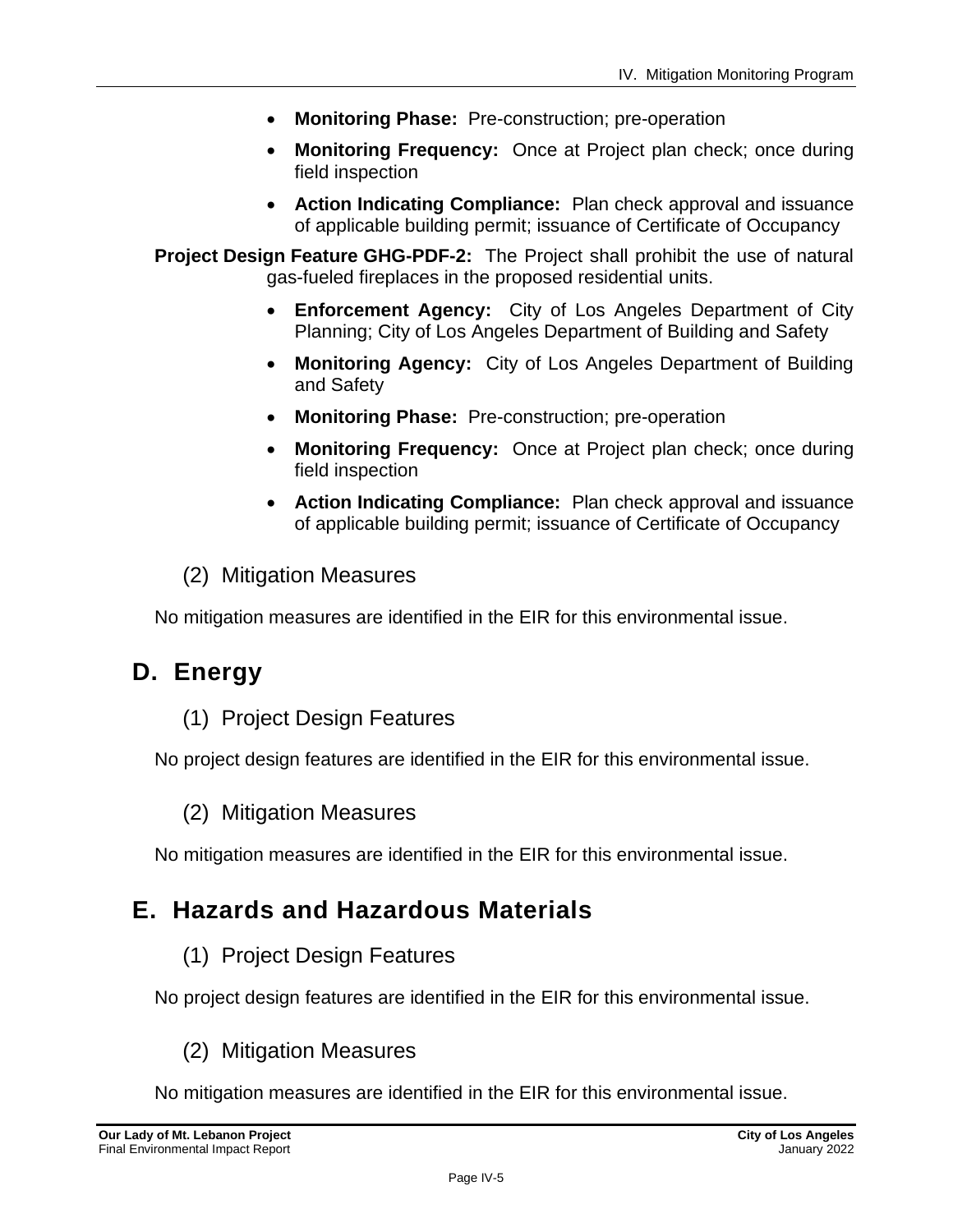# **F. Land Use**

#### (1) Project Design Features

No project design features are identified in the EIR for this environmental issue.

#### (2) Mitigation Measures

No mitigation measures are identified in the EIR for this environmental issue.

### **G. Noise**

- (1) Project Design Features
- **Project Design Feature NOI-PDF-1:** Power construction equipment (including combustion engines), fixed or mobile, will be equipped with state-ofthe-art noise shielding and muffling devices (consistent with manufacturers' standards). All equipment will be properly maintained to assure that no additional noise, due to worn or improperly maintained parts, would be generated.
	- **Enforcement Agency:** City of Los Angeles Department of Building and Safety
	- **Monitoring Agency:** City of Los Angeles Department of Building and Safety
	- **Monitoring Phase:** Construction
	- **Monitoring Frequency:** Periodically during construction
	- **Action Indicating Compliance:** Field inspection sign-off
- **Project Design Feature NOI-PDF-2:** All outdoor mounted mechanical equipment will be screened from offsite noise-sensitive receptors. The equipment screen will be impermeable (i.e., solid material with minimum weight of 2 pounds per square feet) and break the line of sight from the equipment to the offsite noise-sensitive receptors.
	- **Enforcement Agency:** City of Los Angeles Department of City Planning; City of Los Angeles Department of Building and Safety
	- **Monitoring Agency:** City of Los Angeles Department of City Planning; City of Los Angeles Department of Building and Safety
	- **Monitoring Phase:** Pre-construction, construction
	- **Monitoring Frequency:** Once at Project plan check; once at field inspection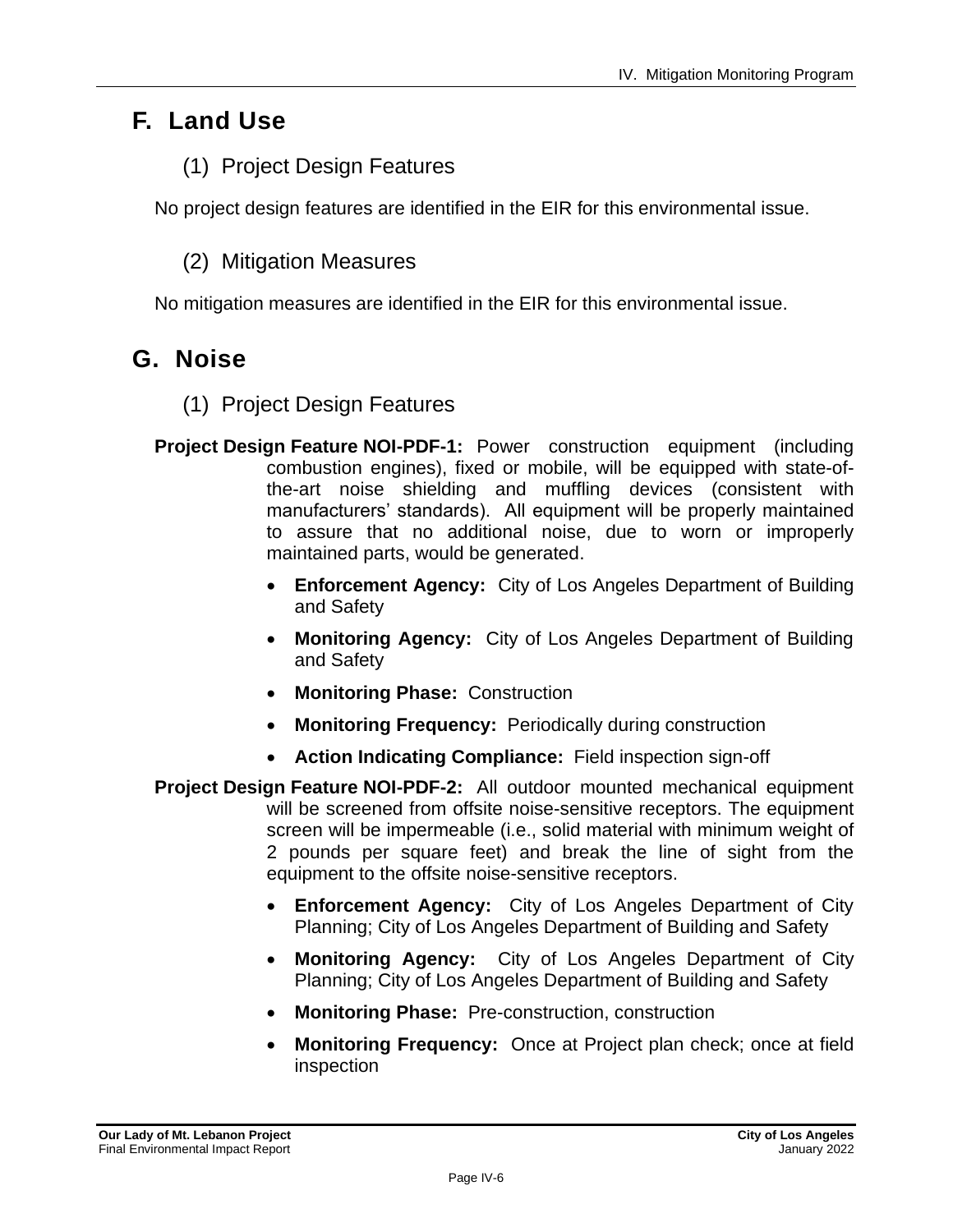- **Action Indicating Compliance:** Plan check approval and issuance of applicable building permit; submittal of compliance report from noise consultant
- **Project Design Feature NOI-PDF-3:** A 6-foot wall will be provided along the west and north side of the west loading dock and along the north side of the east loading dock to acoustically screen the loading dock from offsite noise-sensitive receptors.
	- **Enforcement Agency:** City of Los Angeles Department of City Planning; City of Los Angeles Department of Building and Safety
	- **Monitoring Agency:** City of Los Angeles Department of City Planning; City of Los Angeles Department of Building and Safety
	- **Monitoring Phase:** Pre-construction, construction
	- **Monitoring Frequency:** Once at Project plan check; once at field inspection
	- **Action Indicating Compliance:** Plan check approval and issuance of applicable building permit; issuance of Certificate of Occupancy

**Project Design Feature NOI-PDF-4:** Project construction shall not include the use of driven (impact) pile systems.

- **Enforcement Agency:** City of Los Angeles Department of Building and Safety
- **Monitoring Agency:** City of Los Angeles Department of Building and Safety
- **Monitoring Phase:** Construction
- **Monitoring Frequency:** Periodically during construction
- **Action Indicating Compliance:** Field inspection sign-off
- **Project Design Feature NOI-PDF-5:** Outdoor amplified sound systems, if any, will be designed so as not to exceed a maximum noise level of 75 dBA (Leq-1hr) at a distance of 15 feet from the amplified speaker sound systems at the Level 1 exterior courtyard and at the Level 4 outdoor recreation and pool decks. A qualified noise consultant will provide written documentation that the design of the system complies with this maximum noise level.
	- **Enforcement Agency:** City of Los Angeles Department of City Planning; City of Los Angeles Department of Building and Safety
	- **Monitoring Agency:** City of Los Angeles Department of City Planning; City of Los Angeles Department of Building and Safety
	- **Monitoring Phase:** Post-construction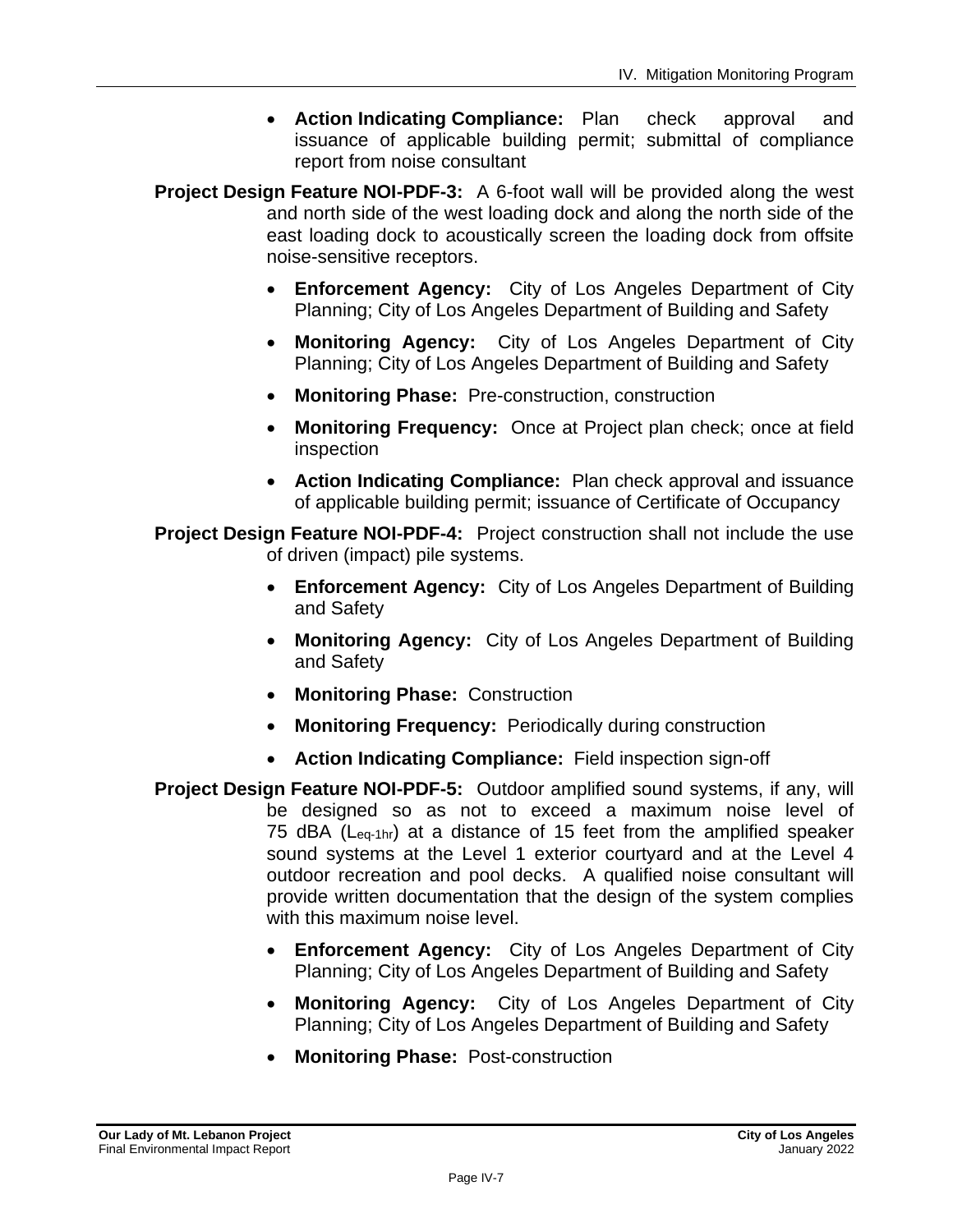- **Monitoring Frequency:** Once at Project plan check; once at field inspection
- **Action Indicating Compliance:** Plan check approval and issuance of applicable building permit; submittal of compliance report from noise consultant
- **Project Design Feature NOI-PDF-6:** In the event of nighttime construction activities associated with the concrete mat foundation pour, notification will be provided to affected noise sensitive receptors and all parties who will experience noise levels in excess of the allowable limits for the specified land use within 200 feet of the Project Site. Notification will include the duration and hours of operation of the nighttime construction activities associated with the concrete mat foundation pour.
	- **Enforcement Agency:** City of Los Angeles Department of Building and Safety
	- **Monitoring Agency:** City of Los Angeles Department of Building and Safety
	- **Monitoring Phase:** Construction
	- **Monitoring Frequency:** Once prior to mat foundation pour
	- **Action Indicating Compliance:** Proof of mailing
	- (2) Mitigation Measures
- **Mitigation Measure NOI-MM-1:** Temporary and impermeable sound barriers shall be erected at the locations listed below. At plan check, building plans shall include documentation prepared by a noise consultant verifying compliance with this measure. Documentation shall include a site plan showing the locations of the construction sound barriers, including their length and height, as required to provide the specified noise reduction, as well as a designated noise disturbance coordinator for responding to any complaints related to construction noise.
	- Along the northern property line of the Project Site between the construction areas and the residential use across the alley (receptor location R1). The temporary sound barrier shall be designed to provide a minimum 15-dBA noise reduction at the ground level of the residential use (receptor location R1).
	- Along the western property line of the Project Site between the construction areas and residential use at the west side of Holt Avenue (receptor location R2). The temporary sound barrier shall be designed to provide a minimum 15-dBA noise reduction at the ground level of receptor location R2.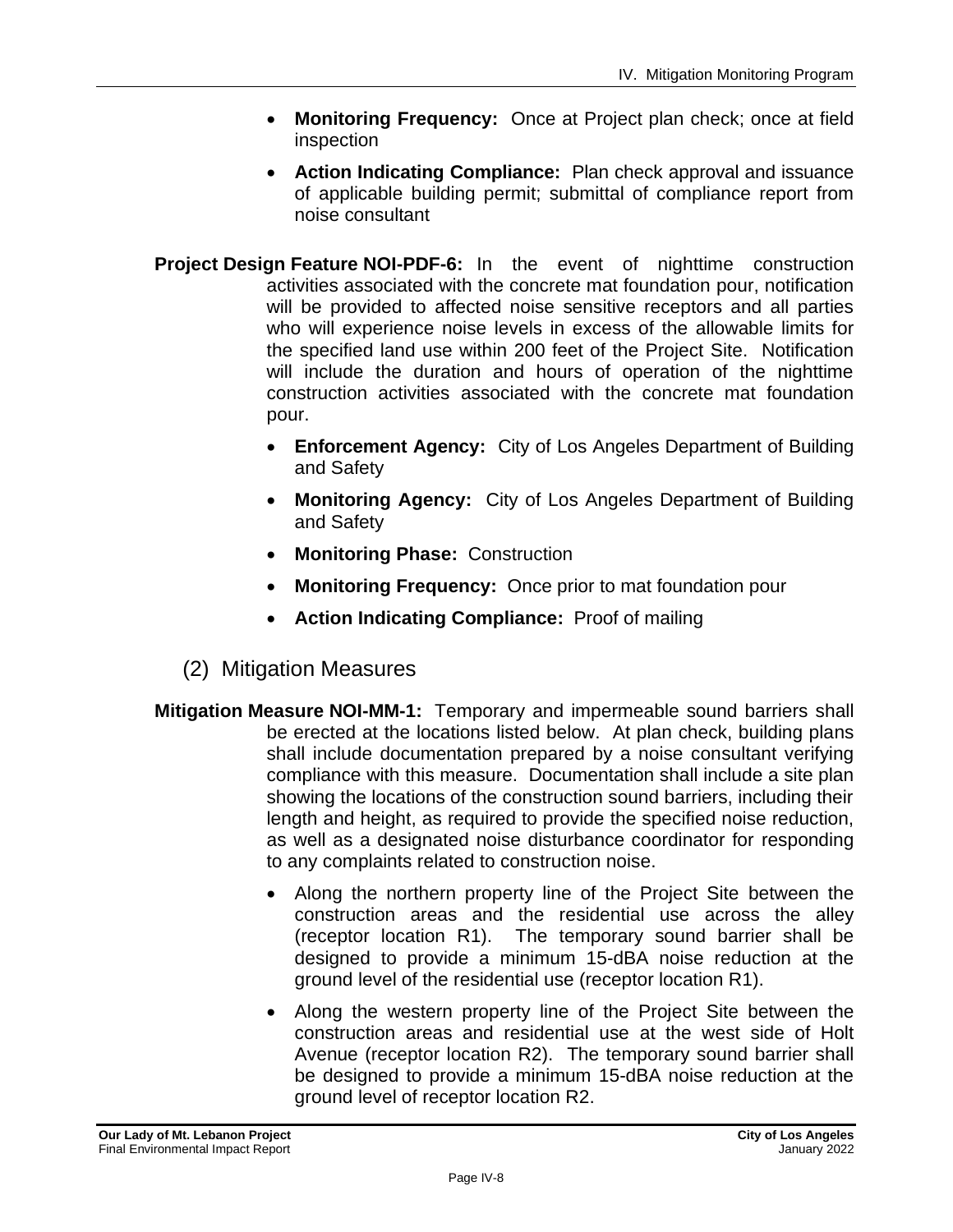- Along the southern property line of the Project Site between the construction areas and residential use on the south side of Burton Way (receptor location R3). The temporary sound barrier shall be designed to provide a minimum 7-dBA noise reduction at the ground level of receptor location R3.
- **Enforcement Agency:** City of Los Angeles Department of City Planning; City of Los Angeles Department of Building and Safety
- **Monitoring Agency:** City of Los Angeles Department of Building and Safety
- **Monitoring Phase:** Pre-construction; construction
- **Monitoring Frequency:** Once at Project plan check; once during field inspection
- **Action Indicating Compliance:** Plan check approval and issuance of applicable building permit; submittal of compliance report from qualified noise consultant.

# **H.1. Public Services—Fire Protection**

(1) Project Design Features

No project design features are identified in the EIR for this environmental issue.

#### (2) Mitigation Measures

No mitigation measures are identified in the EIR for this environmental issue.

# **H.2. Public Services—Police Protection**

#### (1) Project Design Features

- **Project Design Feature POL-PDF-1:** During construction, the Applicant will implement temporary security measures including security fencing, lighting, and locked entry.
	- **Enforcement Agency:** City of Los Angeles Police Department; City of Los Angeles Department of Building and Safety
	- **Monitoring Agency:** City of Los Angeles Department of Building and Safety
	- **Monitoring Phase:** Construction
	- **Monitoring Frequency:** Once during field inspection
	- **Action Indicating Compliance:** Field inspection sign-off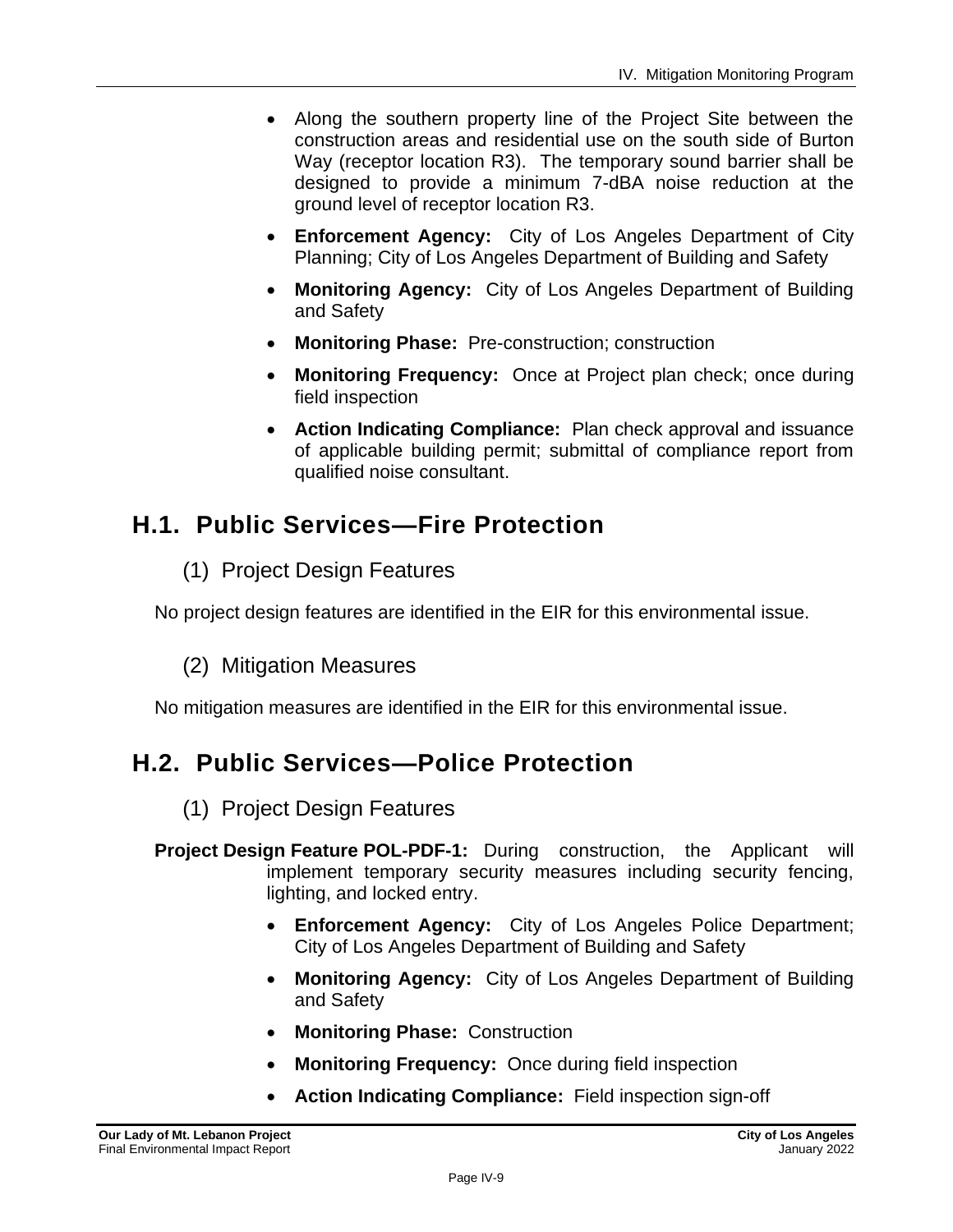- **Project Design Feature POL-PDF-2:** During operation, the Project will include a closed circuit camera system and keycard entry for the residential building and the residential parking areas.
	- **Enforcement Agency:** City of Los Angeles Police Department, City of Los Angeles Department of Building and Safety
	- **Monitoring Agency:** City of Los Angeles Department of Building and Safety; City of Los Angeles Department of City Planning
	- **Monitoring Phase:** Pre-construction; post-construction
	- **Monitoring Frequency:** Once at Project plan check; once during field inspection
	- **Action Indicating Compliance:** Plan approval and issuance of applicable building permit; issuance of Certificate of Occupancy
- **Project Design Feature POL-PDF-3:** During operation, the Project will provide lighting of buildings and walkways to provide for pedestrian orientation and clearly identify a secure route between parking areas and points of entry into buildings.
	- **Enforcement Agency:** City of Los Angeles Police Department; City of Los Angeles Department of Building and Safety
	- **Monitoring Agency:** City of Los Angeles Department of Building and Safety
	- **Monitoring Phase:** Pre-construction; construction
	- **Monitoring Frequency:** Once at Project plan check; once during field inspection
	- **Action Indicating Compliance:** Plan check approval and issuance of applicable building permit; issuance of Certificate of Occupancy
- **Project Design Feature POL-PDF-4:** During operation, the Project will provide lighting of parking areas to maximize visibility and reduce areas of concealment.
	- **Enforcement Agency:** City of Los Angeles Police Department; City of Los Angeles Department of Building and Safety
	- **Monitoring Agency:** City of Los Angeles Department of Building and Safety
	- **Monitoring Phase:** Pre-construction; post-construction
	- **Monitoring Frequency:** Once at Project plan check; once during field inspection
	- **Action Indicating Compliance:** Plan check approval and issuance of applicable building permit; issuance of Certificate of Occupancy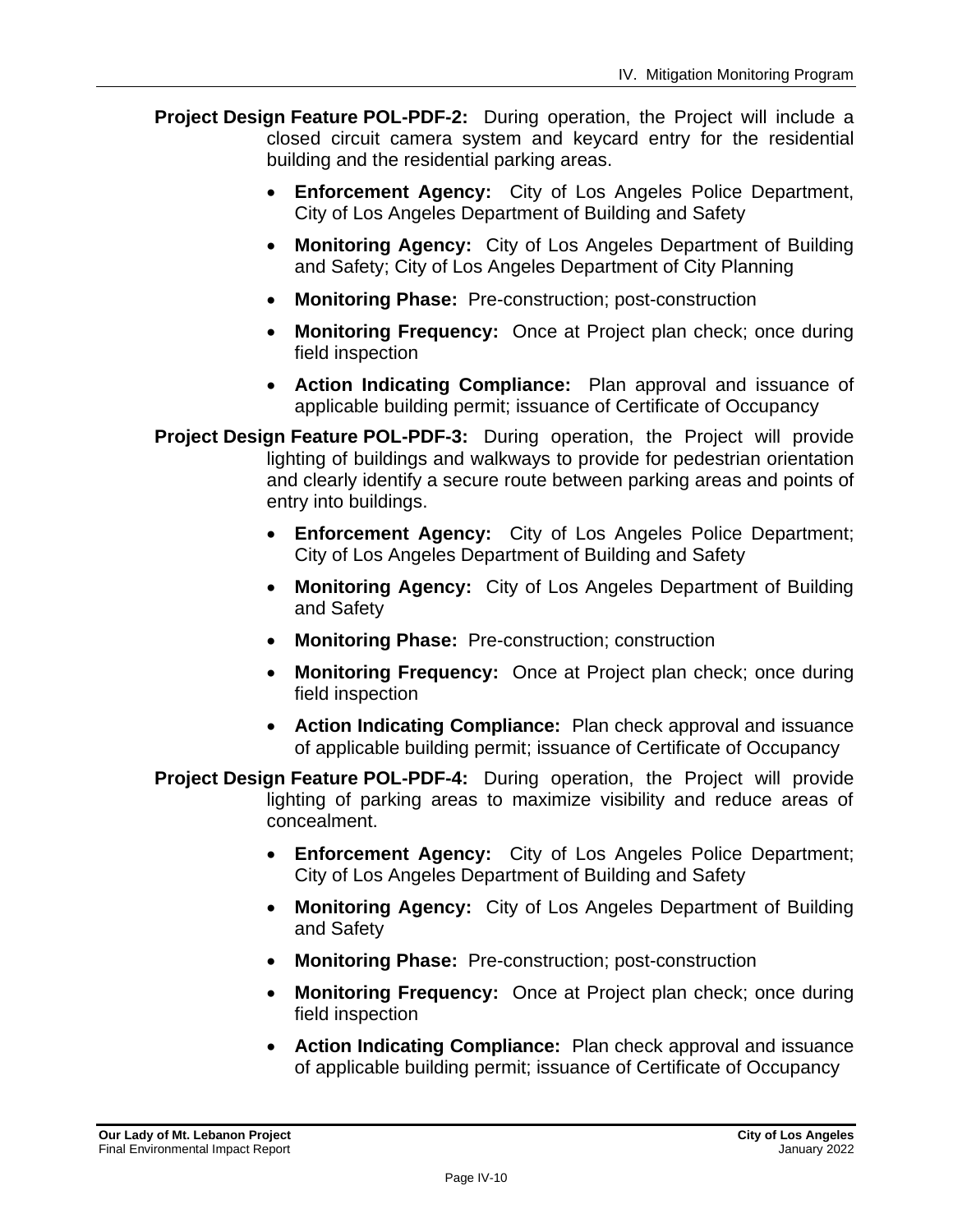- **Project Design Feature POL-PDF-5:** The Project will design entrances to, and exits from buildings, open spaces around buildings, and pedestrian walkways to be open and in view of surrounding sites.
	- **Enforcement Agency:** City of Los Angeles Police Department; City of Los Angeles Department of Building and Safety
	- **Monitoring Agency:** City of Los Angeles Department of Building and Safety
	- **Monitoring Phase:** Pre-construction; post-construction
	- **Monitoring Frequency:** Once at Project plan check; once during field inspection
	- **Action Indicating Compliance:** Plan check approval and issuance of applicable building permit; issuance of Certificate of Occupancy
- **Project Design Feature POL-PDF-6:** Upon completion of the Project and prior to the issuance of a certificate of occupancy, the Applicant will submit a diagram of the Project Site to the LAPD's Wilshire Service Area Commanding Officer that includes access routes and any additional information that might facilitate police response.
	- **Enforcement Agency:** City of Los Angeles Police Department; City of Los Angeles Department of City Planning
	- **Monitoring Agency:** City of Los Angeles Department of Department of City Planning
	- **Monitoring Phase:** Construction
	- **Monitoring Frequency:** Once at Project plan check prior to the issuance of applicable building permit
	- **Action Indicating Compliance:** Issuance of Certificate of **Occupancy**
	- (2) Mitigation Measures

No mitigation measures are identified in the EIR for this environmental issue.

# **H.3. Public Services—Libraries**

(1) Project Design Features

No project design features are identified in the EIR for this environmental issue.

(2) Mitigation Measures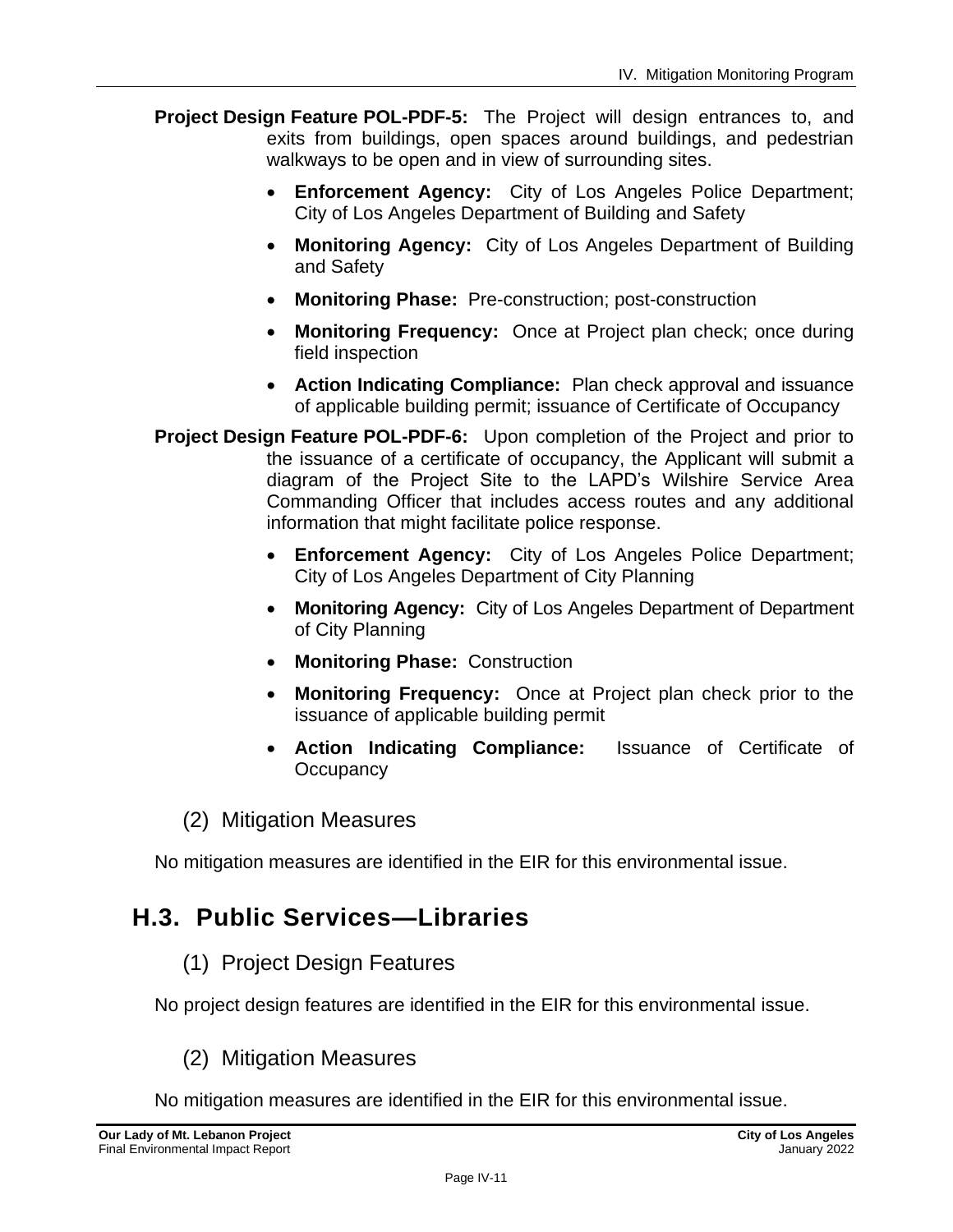# **I. Transportation**

#### (1) Project Design Features

- **Project Design Feature TR-PDF-1:** Prior to the start of construction, the Applicant will prepare a Construction Traffic Management Plan (CTM Plan) that will include a Worksite Traffic Control Plan (WTC Plan), which will be submitted to the Los Angeles Department of Transportation (LADOT) for review and approval. The WTC Plan consists of a set of plans and will identify the location of any temporary street parking or sidewalk closures; show traffic/bus detours, haul routes, and hours of operation; provide for the posting of signs advising transit riders and pedestrians of temporary sidewalk closures and providing alternative routes; provide for the installation of other construction-related warning signs; and show access to abutting properties. In addition, the CTM Plan will include, but not be limited to, the following measures:
	- Maintain access for land uses in the vicinity of the Project Site during construction.
	- Schedule construction material deliveries during off-peak periods to the extent practical.
	- Organize Project Site deliveries and the staging of all equipment and materials in the most efficient manner possible, to avoid an impact to the surrounding roadways.
	- Coordinate truck activity and deliveries to minimize trucks waiting to unload or load at or adjacent to the Project Site, to the extent feasible, and impact roadway traffic.
	- Control truck and vehicle access to the Project Site with a flagman.
	- Implement the approved haul truck route program that specifies the construction truck routes to and from the Project Site.
	- Limit sidewalk and lane closures to the extent practical, and avoid peak hours to the extent practical. Where such closures are necessary, the WTC Plan will identify the location of any temporary sidewalk or lane closures and identify all traffic control measures, signs, delineators, and work instructions to be implemented by the construction contractor through the duration of demolition and construction activity. The WTC Plan will specifically state that signs will be posted advising pedestrians of temporary sidewalk closures and provide an alternative route or routes (e.g., if the sidewalk on the west side of San Vicente Boulevard adjacent to the Project Site is temporarily closed, a sign or signs would direct pedestrians to use the sidewalk on the east side of San Vicente Boulevard as an alternative route).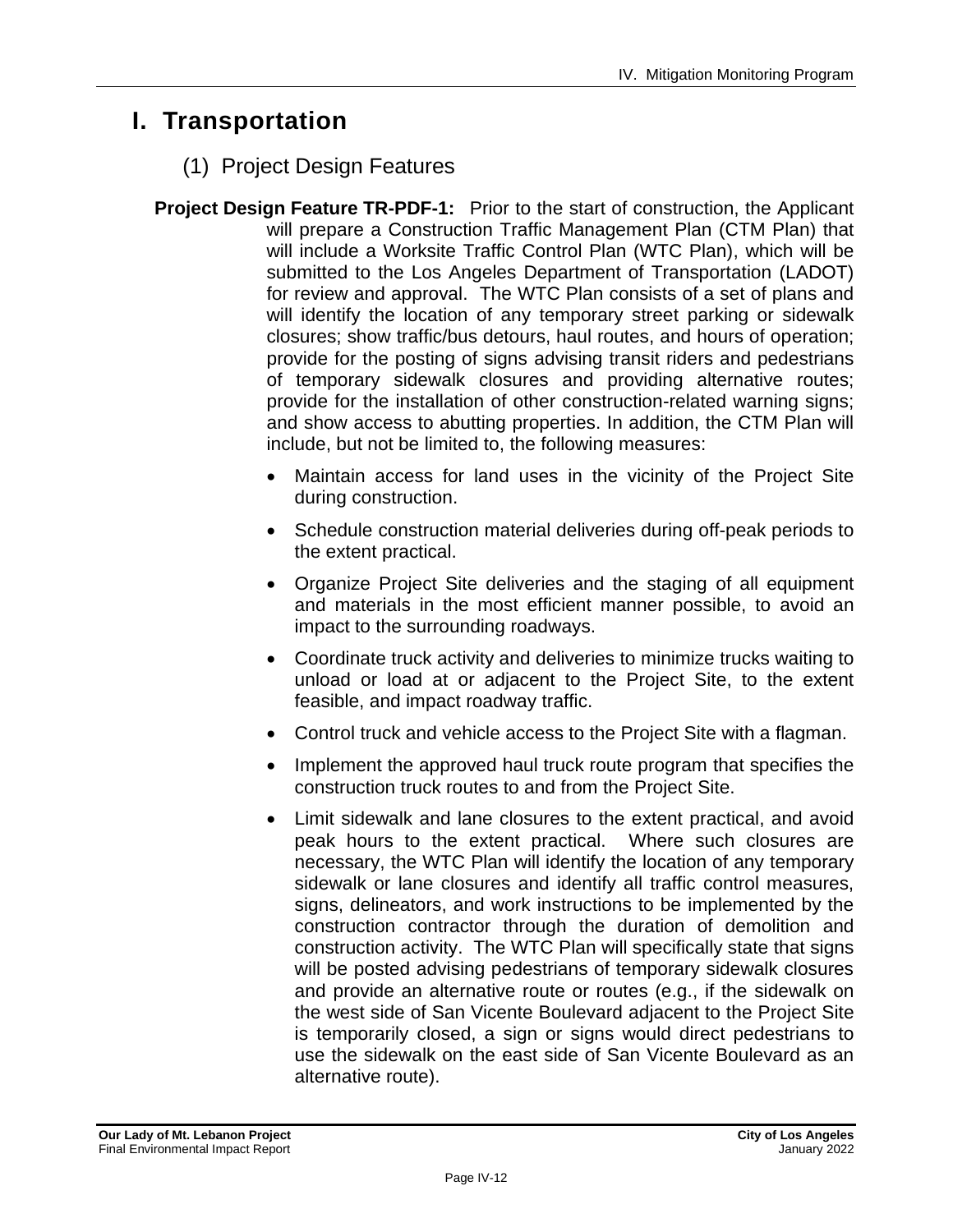- Parking for construction workers will be provided either on-site or at off-site, off-street locations.
- **Enforcement Agency:** City of Los Angeles Department of **Transportation**
- **Monitoring Agency:** City of Los Angeles Department of **Transportation**
- **Monitoring Phase:** Pre-construction; construction
- **Monitoring Frequency**: Once at Project plan check prior to issuance of grading or building permit; once during field inspection
- **Action Indicating Compliance:** Plan check approval and issuance of grading permit; field inspection sign-off
- (2) Mitigation Measures
- **Mitigation Measure TR-MM-1:** Applicant shall prepare a TDM program for the Project that shall include the following TDM strategies consistent with Table 2.2-2 of the July 2019 Transportation Assessment Guidelines: Unbundle Parking and Promotions and Marketing. Specific elements are as follows:
	- Unbundle Parking—At the time of initial opening of the development, at least \$25.00 per month per parking space shall be charged for a residential unit, separate from the monthly cost to rent the residential unit.
	- Promotions and Marketing—Marketing and promotional tools shall be utilized for the Project to educate and inform residents about alternative transportation options and the effects of their travel choices. Rather than two-way communication tools or tools that would encourage an individual to consider a different mode of travel at the time the trip is taken (i.e., smartphone application, daily email, etc.), this strategy includes passive educational and promotional materials, such as posters, information boards, or a website with information that residents can choose to read at their own leisure.
	- **Enforcement Agency:** City of Los Angeles Department of Transportation; City of Los Angeles Department of City Planning
	- **Monitoring Agency:** City of Los Angeles Department of **Transportation**
	- **Monitoring Phase:** Construction
	- **Monitoring Frequency:** Once at Project plan check prior to issuance of building permits (provide proof of compliance); Once prior to issuance of Certificate of Occupancy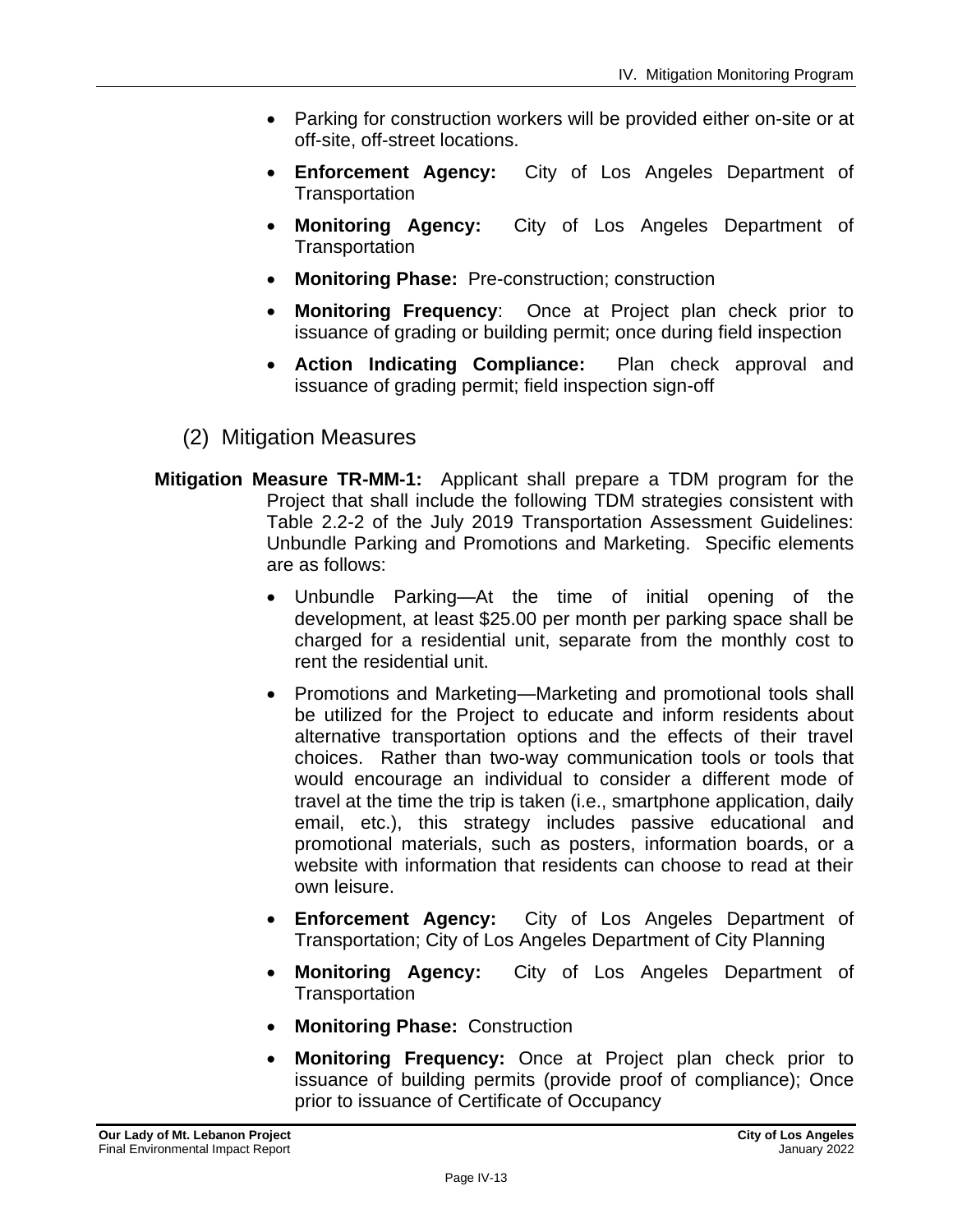• **Action(s) Indicating Compliance:** Approval of TDM program from LADOT; issuance of Certificate of Occupancy; Submittal of compliance documentation by Applicant

# **J. Tribal Cultural Resources**

(1) Project Design Features

No project design features are identified in the EIR for this environmental issue.

#### (2) Mitigation Measures

No mitigation measures are identified in the EIR for this environmental issue.

### **K.1. Utilities and Service Systems—Water Supply and Infrastructure**

- (1) Project Design Features
- **Project Design Feature WAT-PDF-1:** The Project design shall incorporate the following water conservation features to support water conservation, in addition to those measures required by the City's current codes and ordinances:
	- High-Efficiency Toilets with a flush volume of 1.0 gallon per flush.
	- Showerheads with a flow rate of 1.5 gallons per minute.
	- High-efficiency Energy Star–rated residential and commercial clothes washers.
	- High-efficiency Energy Star–rated residential dishwashers, should dishwashers be provided.
	- Domestic Water Heating System located in close proximity of point(s) of use.
	- Drip/Subsurface Irrigation (Micro-Irrigation).
	- Proper Hydro-Zoning/Zoned Irrigation (groups plants with similar water requirements together).
	- Drought-Tolerant Plants.
	- **Enforcement Agency:** City of Los Angeles Department of Water and Power; City of Los Angeles Department of Building and Safety
	- **Monitoring Agency:** City of Los Angeles Department of City Planning; City of Los Angeles Department of Building and Safety